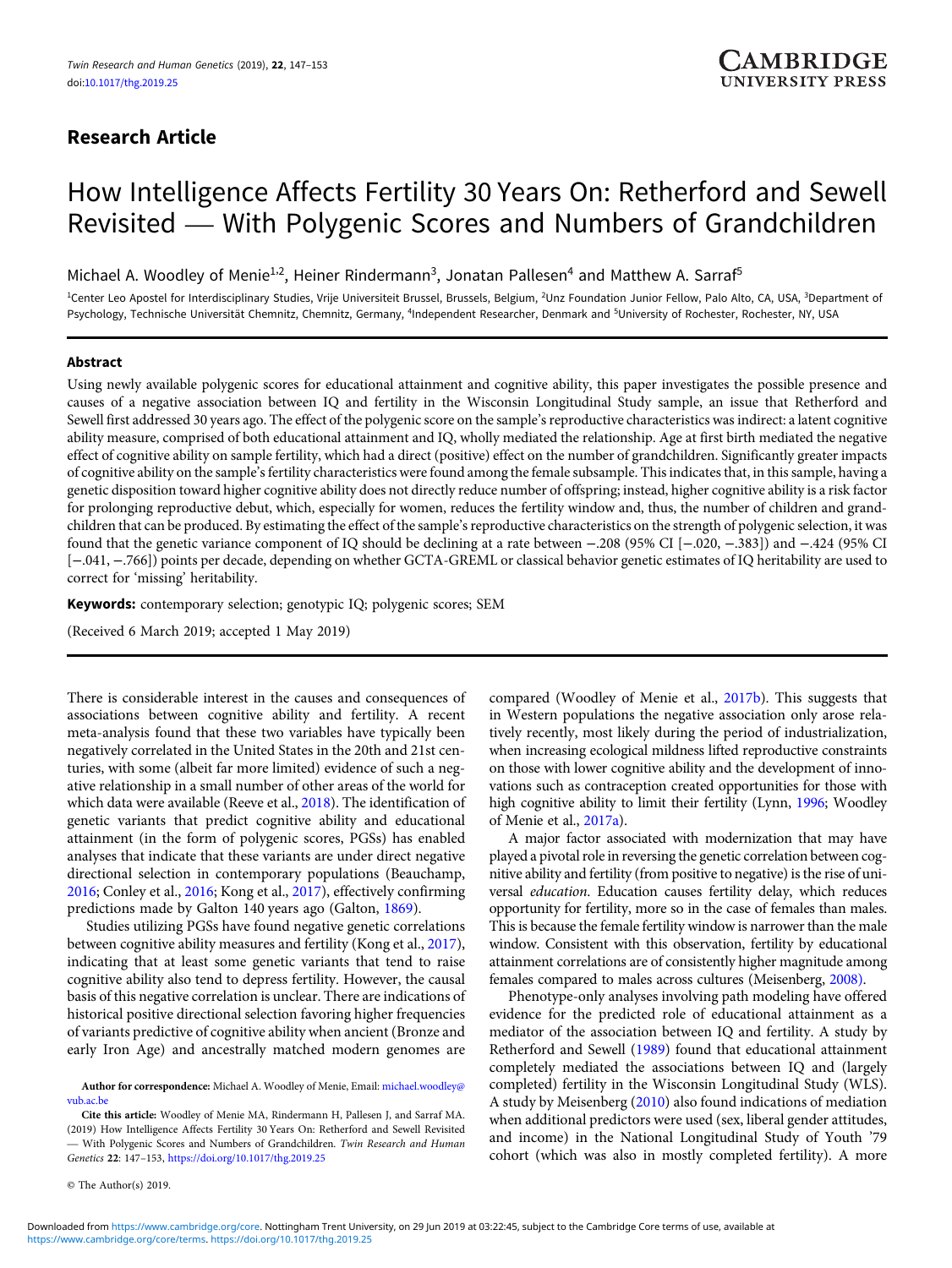recent study by Mededović [\(2017\)](#page-6-0) employed a small sample  $(N = 191)$  of the Serbian population at completed fertility (aged in their 50s, fertility is typically complete at  $>45$  years of age among Western populations; Fieder & Huber, [2007;](#page-5-0) Martin et al., [2013](#page-6-0)), finding positive associations between cognitive performance (evaluated using the Advanced Progressive Matrices test) and number of children, but negative associations between cognitive performance and numbers of grandchildren. It also considered the role of age at first birth, finding no significant direct effect of cognitive ability on this measure, but negative associations between age at first birth and number of grandchildren. The study also found strong indications that educational attainment mediated the effect of cognitive performance on the sample's reproductive characteristics.

Finally, a study utilizing PGSs in a sample at approximately 50% completed fertility sourced from the US AddHealth dataset found substantial evidence of mediation, with the direct effect of the cognitive ability PGS on fertility being reduced to effectively zero after the indirect paths via cognitive ability and educational attainment were modeled (Woodley of Menie et al., [2016\)](#page-6-0). This latter study discussed the need for genetically informed studies involving samples at completed fertility in order to replicate this mediation. It also highlighted the need for consideration of a larger number of covariates, including age at first birth, which likely increases the fitness of those with lower cognitive ability by allowing them earlier and thus fuller participation in reproduction (Kong et al., [2017\)](#page-6-0).

A genetically informed study using the same variables in Mededović's ([2017\)](#page-6-0) study will be attempted here. We analyze new data released from the WLS, including number of grandchildren and a PGS predictive of cognitive ability and educational attainment. Revisiting this issue is appropriate as it has been 30 years since Retherford and Sewell ([1988, 1989](#page-6-0)) conducted their own seminal analyses of the fertility  $\times$  cognitive ability association in the WLS, which did much to revive interest in the association after nearly 40 years of neglect. With the additional variables, the robustness of their findings can furthermore be ascertained.

## Methods

## Data

Wisconsin Longitudinal Study. The data were drawn from the WLS, a longitudinal, mixed-sex sample of 10,317 almost exclusively European-American individuals sourced from the graduate population of the Wisconsin High School system. This sample was first surveyed in 1957, with the most recent wave sampled in 2011. The WLS tracks the development of a considerable number of measures, including those relevant to the current study (for further sample details, see Herd et al., [2014\)](#page-6-0). For the total set of variables (described below), data were available for a combined sample of 5629 individuals (male  $n = 2617$ , female  $n = 3012$ )

## Variables

EA3 genome wide association study polygenic score. A total of 9012 WLS study participants were genotyped on the Illumina HumanOmniExpress array as part of a recent genome wide association study (GWAS) for IQ, educational attainment, and self-reported mathematical ability (Lee et al., [2018\)](#page-6-0). The genetic samples came from saliva collected first in 2007–08 by mail, then during the course of home interviews conducted initially in March 2010. In this study, the educational attainment polygenic score (Educational Attainment 3 [EA3] PGS) was estimated using a GWAS approach for a reduced sample of 8527 individuals,

employing genotype probabilities obtained from the haplotype reference consortium imputation and linkage disequilibrium (LD)-adjusted weights. The educational attainment 'phenotype' was defined based on the ISCED 1997 UNESCO classification, which incorporates seven internationally comparable categories of educational attainment, rescaled as US years-of-schooling equivalents (Lee et al., [2018\)](#page-6-0). The PGS, which is only available for this sample as a standardized single-indicator variable, includes a total of 1,170,820 single nucleotide polymorphisms (SNPs). In computing this PGS, Lee et al. ([2018](#page-6-0)) excluded long-range LD regions on chromosomes 5 (44–51.5 Mb), 6 (25–33.5 Mb), 8 (8–12 Mb), and 11 (45–57 Mb). They also LD pruned the remaining SNPs ( $R^2$  < .1 on a 1000-kb window). The extremely high ethnic homogeneity of the WLS sample (Herd et al., [2014\)](#page-6-0) negates the need for population stratification controls. For full information on the sampling and genotyping procedures used in constructing this PGS, see [www.ssc.wisc.edu/wlsresearch/documentation/GWAS/](www.ssc.wisc.edu/wlsresearch/documentation/GWAS/Herd_QC_report.pdf) [Herd\\_QC\\_report.pdf.](www.ssc.wisc.edu/wlsresearch/documentation/GWAS/Herd_QC_report.pdf)

Intelligence. In WLS, the respondents' IQ was measured in 1957 using the Henmon–Nelson test, a 30-minute test consisting of 90 items of increasing difficulty, sampling across the domains of spatial, verbal, and mathematical ability. In 1957, during the first wave of data collection, the test administration was standardized across the state of Wisconsin. The test exhibits high reliability ( $\alpha \approx .95$ ; e.g., Hansen, [1968\)](#page-6-0), and scores on the test are strongly associated with full-scale IQ scores obtained using other psychometric batteries, such as the WAIS ( $r \approx .80 - .85$ ; e.g., [Klett et al., 1986\)](#page-6-0). The variable employed in this analysis is labeled 'preferred measure of IQ' in the WLS data file.

Educational attainment. Educational attainment, measured as educational level, was obtained from the participants in 1975 when they were in their mid-30s. The level of education was estimated using a 9-point scale, the lowest level of which was associated with 'High school graduate or less, less than one year of college' and the highest level with 'PhD, MD, other doctorates not previously included, and post-doctorate education'.

Sex. Respondent sex in WLS was measured during the first wave of data collection in 1957 and is scaled 1 for male and 2 for female.

Number of children. Respondent number of children was obtained for both sexes in two waves. The first wave was collected in 1975 when the participants were in their mid-30s, the second wave was collected in 2011, updating the previous wave with fertility values collected for the cohort in its early 70s. At this age, fertility among US Whites is >99% complete for females (Martin et al., [2013\)](#page-6-0).

Number of grandchildren. Number of grandchildren was measured in 2011 when the respondents were in their early 70s.

Age at first birth. Age at first birth was collected in 1975 when the respondents were in their mid-30s.

## Analysis

Both correlational and path analyses were used to examine the associations among the variables for both the combined sample and the male and female subsamples, respectively. The path analyses were implemented in Mplus v.5.21. To examine sex differences,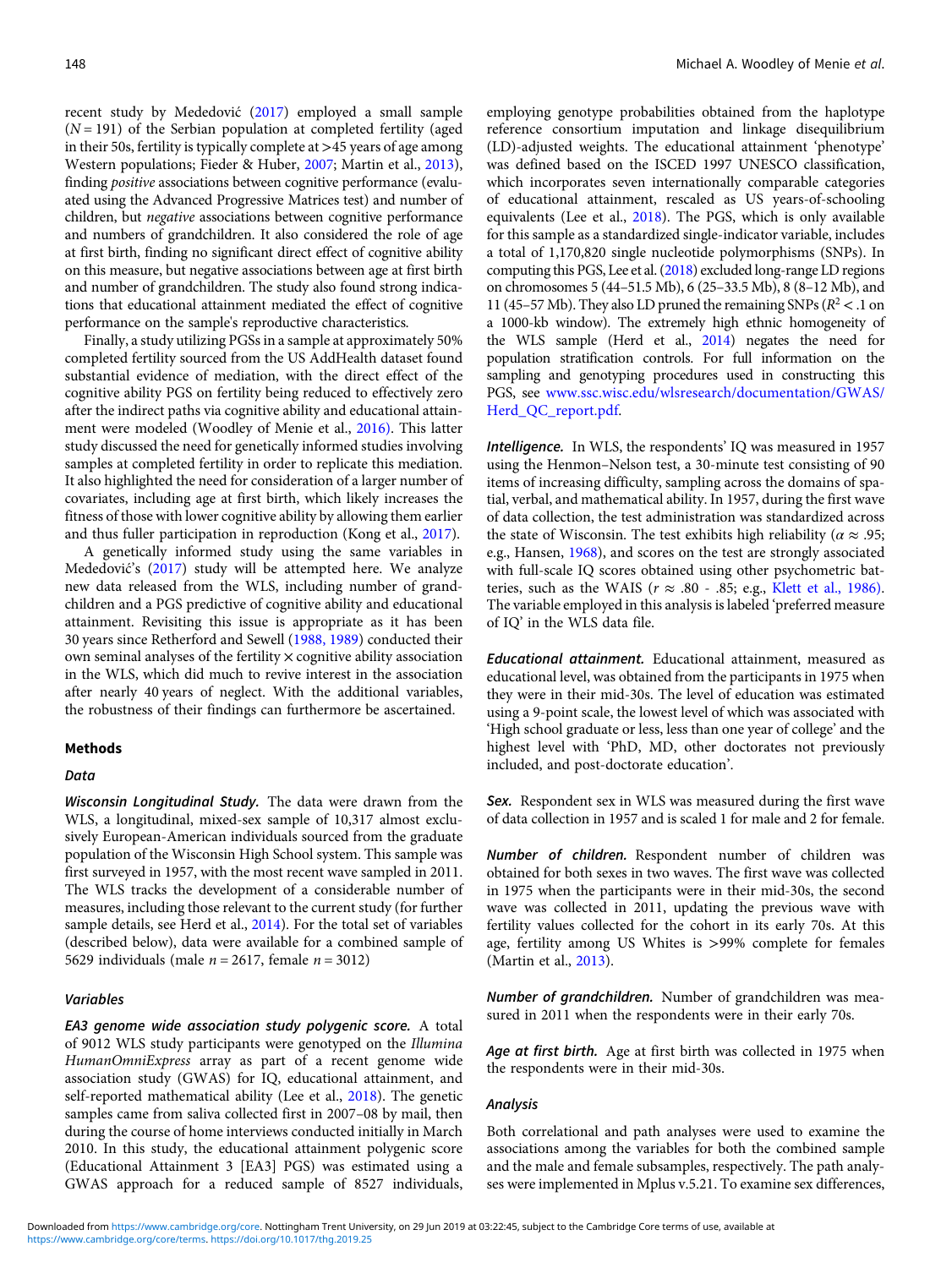#### **Table 1.** Correlation matrix for the entire sample  $(N = 5629)$

|                               | <b>PGS</b> | <b>Sex</b> | Educational<br>attainment | IQ       | Age at first<br>birth | Number of<br>children | Number of<br>grandchildren |
|-------------------------------|------------|------------|---------------------------|----------|-----------------------|-----------------------|----------------------------|
| <b>PGS</b>                    |            |            |                           |          |                       |                       |                            |
| Sex                           | $-.009$    |            |                           |          |                       |                       |                            |
| <b>Educational attainment</b> | $.255*$    | $-.134*$   |                           |          |                       |                       |                            |
| IQ                            | $.252*$    | $-.005$    | $.444*$                   |          |                       |                       |                            |
| Age at first birth            | $.119*$    | $-.307*$   | $.341*$                   | $.113*$  |                       |                       |                            |
| Number of children            | $-.018$    | $.065*$    | $-.122*$                  | $-.047*$ | $-.351*$              |                       |                            |
| Number of grandchildren       | $-.019$    | $.078*$    | $-.104*$                  | $-.022$  | $-.313*$              | $.673*$               |                            |

Note:  $*p$  < .05, N = 5629.

PGS indicates polygenic score.

multi-group path models were constructed (using the Mplus option 'grouping'; Geiser, [2013](#page-5-0)). An additional analysis was conducted using a less restricted sample to determine the decadal decline in IQ predicted using the strength of genetic selection on the PGS employing formulas from Kong et al. ([2017\)](#page-6-0), which account for the joint impact of both the quantum (number) and timing of fertility on the rate of trait change.

## Results

## Analysis 1: Mixed Sex Sample

Table 1 presents the results of the correlation analysis involving all variables for the combined sex sample  $(N = 5629)$ .

Figures [1](#page-3-0) and [2](#page-3-0) report the results of two alternative path models, one in which the PGS is modeled as having joint effects on the intelligence (IQ) and years of education (educational attainment) measures, with the latter predicting age at first birth, and a second model in which a latent cognitive ability variable is constructed using the common variance between both intelligence and educational attainment, which has direct effects on age at first birth. In both models, age at first birth is modeled as having a direct effect on the number of children. Number of children is modeled as having a direct effect on number of grandchildren.

The two models exhibit approximately equal goodness-of-fit. The model in which a latent cognitive ability factor is modeled benefits from parsimony (fewer paths). In examining the associations for each sex separately and determining the presence of sex differences, the second (latent variable) model will be used.

## Analysis 2: Sex Differences

Table [2](#page-4-0) reports the results of the correlations among the variables broken out by sex.

Figures [3](#page-4-0) and [4](#page-4-0) present the results of multi-group path models run for each sex separately.

As shown in Figures [3](#page-4-0) and [4](#page-4-0), all paths are similar for males and females except for the path from the latent cognitive ability factor to age at first birth. While for males the effect is  $\beta_{\text{CA}\rightarrow \text{A1B}} = .25$ , for females it is much larger:  $β<sub>CA→A1B</sub> = .46$ .

The difference was tested for significance by comparing a model with free paths (as shown in Figures [3](#page-4-0) and [4](#page-4-0)) with a model where the path from cognitive ability to age at first birth was restricted (i.e., it was assumed that they were identical for each sex). While the first model (unconstrained paths) had a  $\chi^2$  of 284.16 ( $df = 20$ ), the model with one constrained path had a  $\chi^2$  of 348.63 ( $df = 21$ ). The fit of the second more restricted model to the data was much lower. A significance test of the  $\chi^2$  difference (64.47,  $df = 1$ ) using a calculator for social science statistics (available from: www.socscistatistics.com, p value from chi-square calculator) found a highly significant result ( $p < .00001$ ) meaning that the fit of the second model is worse.

This means that the impact of cognitive ability on delay of age at first birth is much less severe for men than for women.

## Analysis 3. Estimating the Decadal IQ Loss Using the Polygenic Scores

Given the availability of PGSs in the WLS database, along with data on IQ and both the quantum and timing of fertility, it should be possible to utilize the same formula employed by Kong et al. [\(2017\)](#page-6-0) to estimate the IQ decline due to the action of genetic selection.

The formula utilized by Kong et al. [\(2017\)](#page-6-0) combines both the quantum and the timing of fertility to estimate the yearly impact of selection on PGS level, as follows:

$$
X = \text{polygenic score with mean 0 and std 1} \tag{1}
$$

Regression 1:

Number of children 
$$
\sim
$$
 X (2)

Number of children = 
$$
a + bX
$$
 (3)

Regression 2:

Average age at child birth  $\sim$ X  $(4)$ 

Average age at child birth = 
$$
c + dX
$$
 (5)

Mean change in X per year = 
$$
\frac{b}{a \times c} - \frac{d \times \log(\frac{a}{2})}{c^2}
$$
 (6)

The mean parental age at birth of children was obtained from the 1975 interviews. A subset of the individuals who participated in the interview in 2011 have updated information on the ages at birth. However, these were not used because (1) at the time of the original interview the participants were 35–36, which, based on the 2011 census data for US Whites, equates to a completed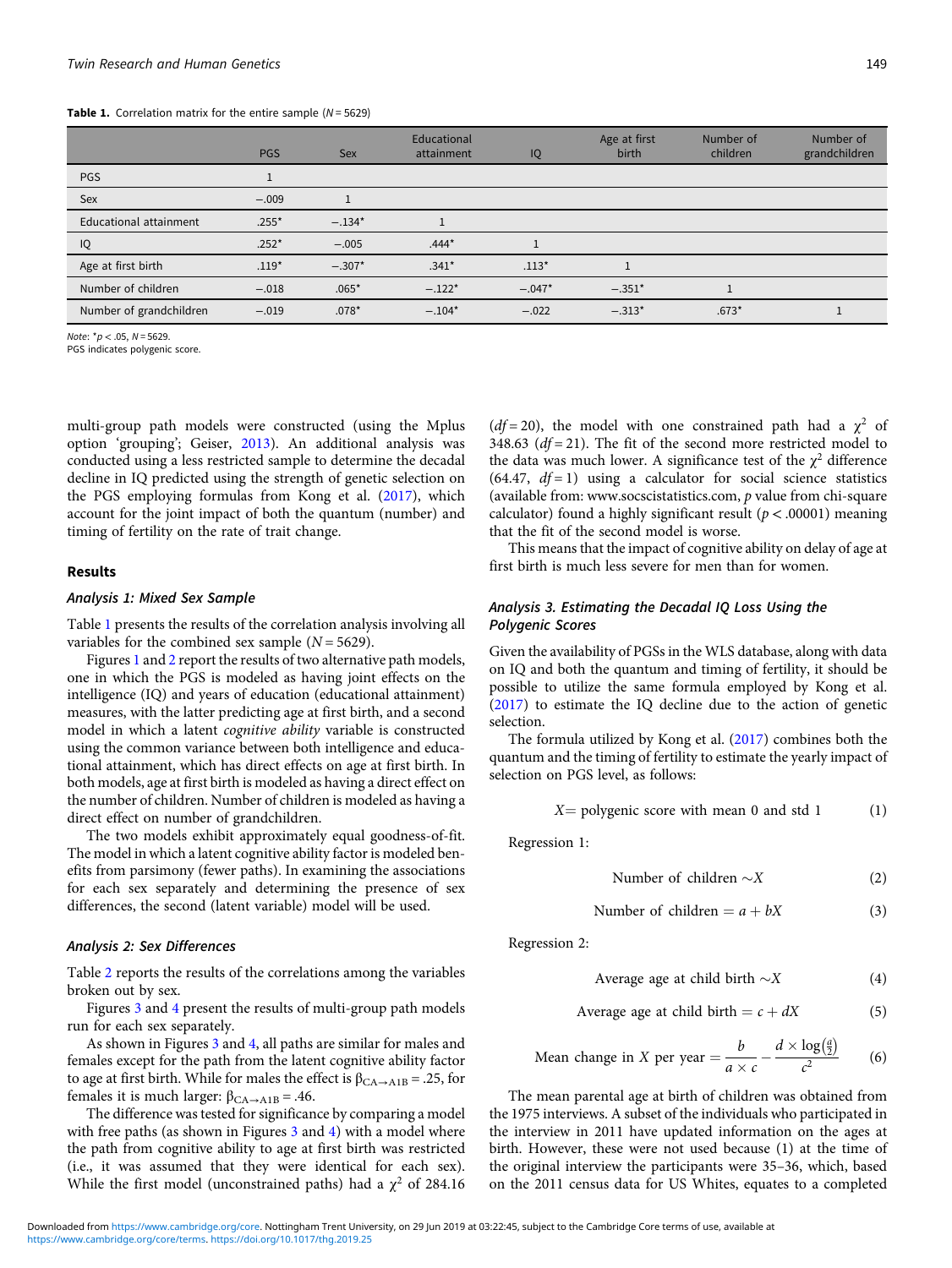<span id="page-3-0"></span>

Fig. 1. Path model predicting number of children by age at first birth, education and the polygenic score (standardized beta-coefficients, correlations in parentheses, confirmatory fit index = .99, Standardized Root Mean Square Residual (SRMR) = .02),  $N = 5629$ , entire sample.

Fig 2. Path model predicting number of children by age at first birth, a latent cognitive ability factor and the EA3 polygenic score (standardized beta-coefficients, correlations in parentheses, confirmatory fit index = .97, SRMR = .03),  $N = 5629$ , entire sample.

fertility percentage for women of approximately 97% (for the 35–39 age range; Martin et al., [2013\)](#page-6-0); (2) the later estimates may be inflated via the inclusion of birth ages of children who are not biologically theirs. For example, it is observed that some individuals jump from reporting a relatively low to a relatively high (i.e., 4–10) number of children, which might in part be driven by adoptions; and (3) the 2011 data are only available for a small subset of participants. Further derestricting the sample by dropping number of grandchildren enhances the size of the sample that can be employed for this analysis. The correlations among the variables for the larger sample used in this calculation, along with sample sizes, are presented in Table [3](#page-5-0).

Based on these calculations, the PGS can be expected to decline at a rate of −.001 Haldanes (standard deviation units) per year (95% CI [−.000 (1), −.002 Haldanes]). In order to calculate the decline in IQ expected, based on the predicted change in the PGS, first the yearly change in PGS derived from the equations is multiplied by 10, yielding a decadal decline of  $d = -0.011$ Haldanes per decade (95% CI [−.001, −.02 Haldanes]). Next, the IQ change per standard deviation change in PGS is calculated yielding 4.71 IQ points per Haldane. This can be used to convert the predicted change in PGS (per Haldane) into an equivalent change in IQ, yielding an IQ decline of −.052 IQ points per decade (95% CI [−.005, −.094 IQ points per decade]).

It is important to note that this estimated IQ loss is a substantial underestimate of the actual IQ loss, owing to the fact that the PGS Fiample in  $1Q$ , yielding an  $1Q$  decline of  $-0.052$   $1Q$  points per decade (95% CI [ $-0.05$ ,  $-0.094$  IQ points per decade]).<br>It is important to note that this estimated IQ loss is a substantial underestimate of the act to recover the actual loss, which will be considerably larger, a correction is needed for 'missing' heritability. This is achieved by taking the change in IQ per Haldane of PGS, and multiplying it by the quotient of the 'missing' heritability of IQ, and the actual variance in IQ explained by the PGS. There is debate about the actual heritability of IQ in the literature, with studies employing genome-wide complex trait analysis (GCTA), genome-based restricted maximum likelihood (GREML)-based approaches (where the additive heritability is estimated based on the use of a restricted maximum likelihood estimate of the aggregate influence of large numbers of variants) tending to be lower than those computed on the basis of classical behavior genetic studies employing twins. GCTA-GREML estimates of IQ heritability in adults are around .40 (Plomin & Deary, [2015\)](#page-6-0); however, such estimates also suffer from a 'missing' GCTA heritability issue, as this technique likely underestimates the heritability of a trait related to the action of rare variants that are effectively additive in their responsiveness to selection (Plomin & Deary, [2015\)](#page-6-0). Classical behavior genetic estimates of the additive heritability of IQ are considerably higher in adults ( $h^2 \approx .80$ ; [Bouchard Jr., 2004](#page-5-0)), reflecting the use of phenotypic convergence that necessarily captures all salient additive and near-additive influences on trait variance. Based on the GCTA-GREML IQ additive heritability estimate (i.e., .40), IQ in the WLS sample would be expected to decline at a rate of −.208 points per decade (95% CI [−.020, −.383 points per decade]). Based on classical behavior genetic estimates of additive IQ heritability (i.e., .80), the decline is −.424 points per decade (95% CI [−.041, −.766 points per decade]).

## Discussion

The availability of a PGS for cognitive ability (and educational attainment) in the WLS permits the presence of genetic selection for lower IQ to be directly established in this dataset, which confirms predictions made by [Retherford and Sewell \(1988, 1989\)](#page-6-0). This is demonstrated with path modeling, which indicates that the effect of cognitive ability on fertility is primarily mediated by age at first birth. These models also indicate the presence of mediated positive effects on age at first birth of the PGS, stemming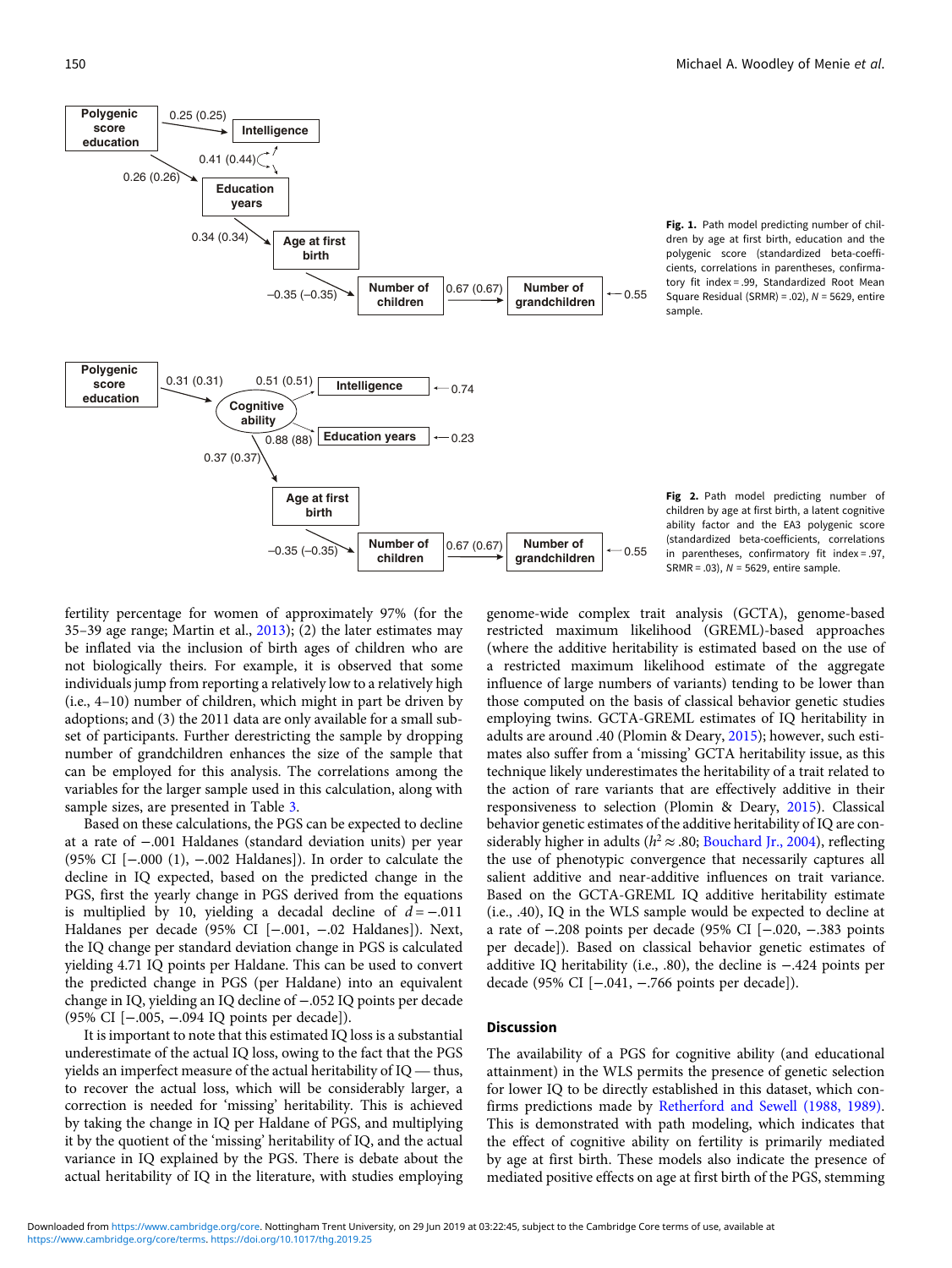<span id="page-4-0"></span>Table 2. Correlation matrix for the male ( $n = 2617$ ; below the diagonal) and female ( $n = 3012$ ; above the diagonal) subsamples

|                         | <b>PGS</b> | <b>Educational attainment</b> | IQ       | Age at first birth | Number of children | Number of grandchildren |
|-------------------------|------------|-------------------------------|----------|--------------------|--------------------|-------------------------|
| <b>PGS</b>              |            | $.243*$                       | $.262*$  | $.127*$            | $-.031$            | $-.018$                 |
| Educational attainment  | $.272*$    |                               | $.390*$  | $.430*$            | $-.155*$           | $-.116*$                |
| IQ                      | $.241*$    | $.498*$                       |          | $.104*$            | $-.025$            | .024                    |
| Age at first birth      | $.117*$    | $.227*$                       | $.129*$  |                    | $-.380*$           | $-.313*$                |
| Number of children      | .001       | $-.076*$                      | $-.072*$ | $-.318*$           |                    | $.645*$                 |
| Number of grandchildren | $-.018$    | $-.076*$                      | $-.087*$ | $-.306*$           | $.725*$            |                         |

Note:  $\sqrt[n]{p}$   $\leq 0.5$ 

PGS indicates polygenic score.



Fig. 3. Multigroup path model predicting number of children with age at first birth, education and the polygenic score (standardized betacoefficients, correlations in parentheses, confirmatory fit index = .96, SRMR = .04),  $N = 2617$ , males only.

Fig 4. Multigroup path model predicting number of children with age at first birth, education and the polygenic score (standardized betacoefficients, correlations in parentheses, confirmatory fit index = .96,  $SRMR = .04$ ),  $N = 3012$ , females only.

from a latent cognitive ability factor, composed of both educational attainment and IQ. An alternative model allowed for reciprocal effects on educational attainment and IQ, modeled as separate variables, and found that educational attainment rather than IQ mediated the positive association between the PGS and age at first birth.

The availability of data on grandchildren furthermore permitted the effect of the PGS and cognitive variables on number of grandchildren to be modeled. It was found that number of children mediated the effect of age at first birth on the number of grandchildren. These results are consistent with the findings of Woodley of Menie et al. ([2016](#page-6-0)), in that the impact of the PGS can be modeled as having mediated effects on the sample's fitness characteristics, via the cognitive phenotype, and in particular educational attainment (when this is modeled separately). This is consistent with the 'tradeoff' model (Lynn, [1996\)](#page-6-0), whereby high-IQ individuals select for higher levels of educational

attainment, which causes delayed fertility, and consequently lower numbers of both children and grandchildren.

0.58

Furthermore, consistent with the results of a recent large-scale meta-analysis of the phenotypic association between IQ and fertility (Reeve et al., 2018), the use of restricted multi-group path models indicates the presence of a sex difference, characterized by a significantly larger impact of cognitive ability on fertility characteristics among the female relative to male subsample. The finding that age at first birth mediates the impact of cognitive ability on number of children, which in turn predicts number of grandchildren, in addition to the presence of negative correlations between educational attainment, IQ, and number of children, is also inconsistent with the findings of Mededović's  $(2017)$  study of a Serbian population, which failed to find effects of IQ on age at first birth, but identified direct effects of IQ on number of children and grandchildren, with the effect of the former being

**children**

 $[-0.38 \, (-0.38)$  Number of  $\left| \frac{0.65 \, (0.65)}{2} \right|$  Number of children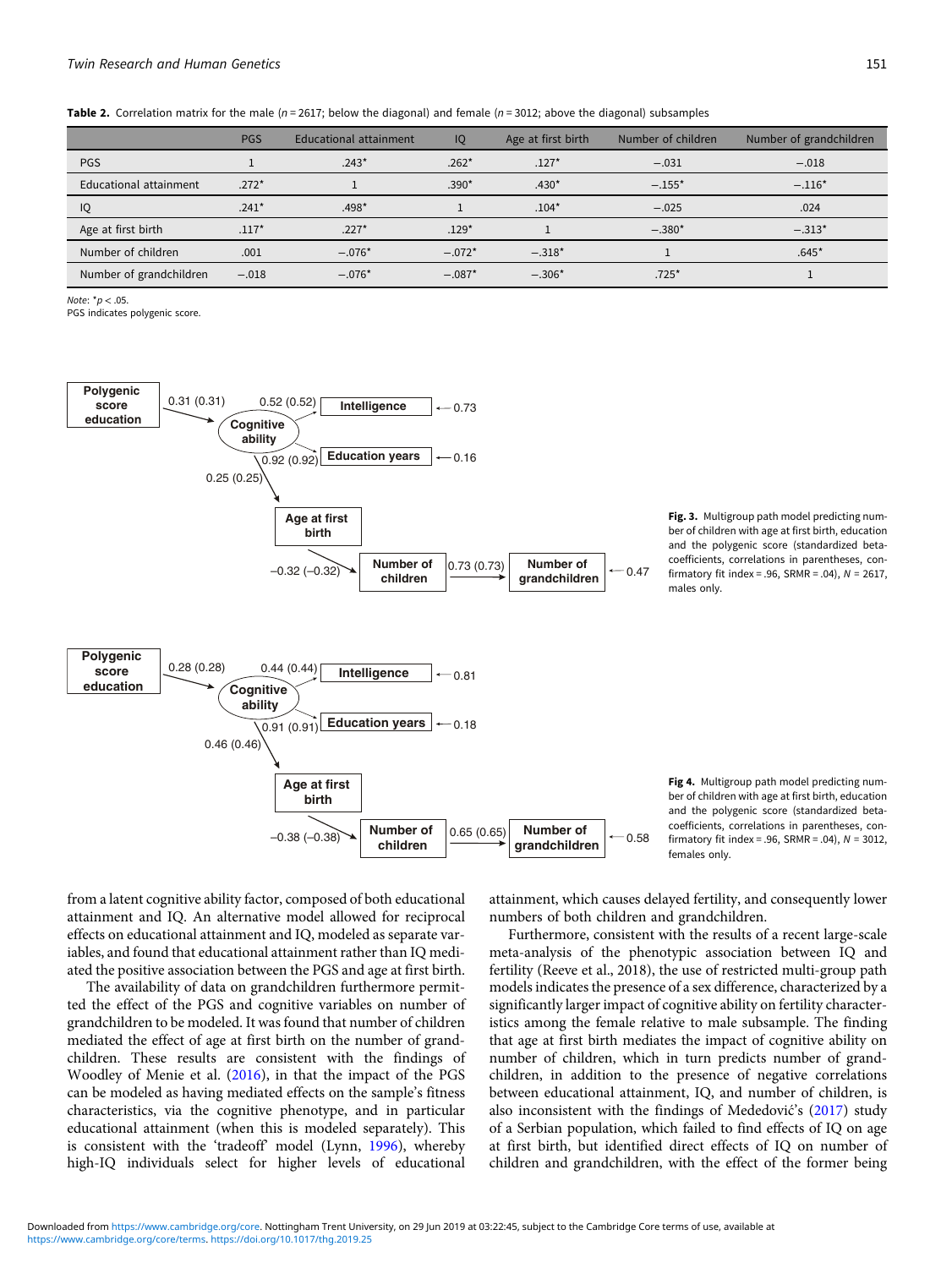|                    | Age at first birth | Mean age at birth | <b>PGS</b>        | IQ                | Number of children |
|--------------------|--------------------|-------------------|-------------------|-------------------|--------------------|
| Age at first birth |                    |                   |                   |                   |                    |
| Mean age at birth  | .90 ( $n = 7280$ ) |                   |                   |                   |                    |
| <b>PGS</b>         | $.10(n = 7279)$    | $.10(n = 7280)$   |                   |                   |                    |
| IQ                 | $.11(n = 7279)$    | $.09(n = 7280)$   | $.24(n = 8509)$   |                   |                    |
| Number of children | $-.48$ (n = 7279)  | $-.19$ (n = 7280) | $-.05 (n = 7833)$ | $-.09$ (n = 7833) |                    |

<span id="page-5-0"></span>Table 3. Correlations among all of the variables used in calculating the IQ decline, along with sample sizes

Note: All correlations  $p < .05$ .

PGS indicates polygenic score.

positive and the effect on the latter being negative. Mededović's analysis also identified direct positive effects of educational attainment on age at first birth and on the number of children, but no significant effect on number of grandchildren. The small sample size ( $N = 191$ ) employed by Mededović ([2017\)](#page-6-0), coupled with the use of a population that may have undergone the transition into selection for lower IQ more recently than the US and the use of a 'narrow' measure of  $g$  (the APM; see Gignac, [2015](#page-6-0)), limits the scope for comparing the two sets of results; however, it should be noted that Mededović  $(2017)$  $(2017)$  $(2017)$  is the only study other than the present effort to attempt to directly estimate the effect of IQ on number of grandchildren. Future research should try to ascertain the multigenerational persistence of selection effects on cognitive ability using grandchildren in addition to children.

The apparent lack of a direct effect of the PGS on the sample's fertility characteristics in the path models results from the fact that the present sample is very likely underpowered to detect the direct effect net of covariates, the sample size being relatively modest compared to very high-power samples that have detected the direct effect (e.g., Kong et al., [2017;](#page-6-0)  $N = 129,808$ ). That there likely exist weak but direct negative genetic correlations between the two is nevertheless suggestive of a relatively strong regime of selection acting against co weak but direct negative genetic correlations between the two is nevertheless suggestive of a relatively strong regime of selection present in the West since the industrial revolution of the early to mid-19th century (Skirbekk, [2008](#page-6-0); Woodley of Menie et al., [2017a](#page-6-0)).

Consistent with this inference, utilizing a formula from Kong et al.  $(2017)$  to estimate the joint effect of both the timing and quantum of fertility on cognitive ability (scaled as IQ) based on the strength of polygenic selection, we find evidence that the genetic variance component of IQ should be declining anywhere between  $dec = -.208$  and  $-.424$  of an IQ point in this sample, depending on whether GCTA-GREML or classical behavior genetic estimates of additive IQ heritability are used to correct for 'missing' heritability in the equation.

In an earlier analysis of selection on IQ in WLS, Retherford and Sewell ([1988](#page-6-0)) estimated a decline of -.81 IQ points per generation, assuming an IQ heritability of .40 (based on parent–offspring resemblance, which is in line with the contemporary GCTA GREML estimates), which translates in a decline of  $dec = .23$ , IQ points assuming a generation length approximately equal to the mean age of their sample (which was in the mid-30s). Thus, the present estimates based on actual polygenic selection EXENIL ESUMATERS), WILCH TRIBISHERS IN a decline of  $\theta \epsilon t = .25$ , IQ points assuming a generation length approximately equal to the mean age of their sample (which was in the mid-30s). Thus, the present estimates based on

Some might find it puzzling that there is apparent selection against intelligence alongside massive increases in IQ test performance, that is, the Flynn effect. The apparent discrepancy between these observations is known as Cattell's paradox, named after psychologist Raymond B. Cattell, one of the first observers of what is now known as the Flynn effect, which he noted in a study that he expected to yield evidence of phenotypic declines in intelligence resulting from selection (Higgins et al., [1962\)](#page-6-0). The most popular approach to resolving Cattell's paradox has been called the attenuation model, which posits that despite decreases in genotypic IQ, phenotypic IQ has risen nonetheless following industrialization as a function of environmental improvements (e.g., better nutrition; Lynn, [1996](#page-6-0)). A more promising approach has recently emerged, however: the *co-occurrence model* ([Woodley & Figueredo, 2013\)](#page-6-0). The co-occurrence model posits that the Flynn effect is driven by environmental enhancements that augment specialized and minimally heritable cognitive abilities. These improvements occur together in time with phenotypic decreases in the highly heritable general cognitive ability factor; further, these phenotypic declines in  $g$  are explained as a function of genetic selection against  $g$ (Woodley & Figuerdo, [2013\)](#page-6-0). A number of studies have found compelling evidence supporting the co-occurrence model, specifically indications of long-term declines in certain endophenotypes that likely track g over time, such as working memory (Wongupparaj et al., [2017](#page-6-0); Woodley of Menie et al., [2017a](#page-6-0), [2018\)](#page-6-0).

Finally, estimates of the strength of selection acting directly on the genetic variants associated with cognitive ability, such as the current effort, will shed much light on the determinants of the contemporary evolutionary dynamics of this trait. Such research furthermore has great potential to help in evaluating the magnitude of any existential risk (Bostrom, 2002) to civilization that trends in g pose.

### References

- Beauchamp, J. P. (2016). Genetic evidence for natural selection in humans in the contemporary United States. Proceedings of the National Academy of Sciences USA, 113, 7774–7779.
- Bostrom, N. (2002). Existential risks: Analyzing human extinction scenarios and related hazards. J*ournal of Evolution & Technology*, 9. Retrieved from <www.jetpress.org/volume9/risks.ht><ml> Bostrom, N. (2002). Existential risks: Analyzing human extinction scenarios and related hazards. *Journal of Evolution* & *Technology*, 9. Retrieved from www.jetpress.org/volume9/risks.html<br>Bouchard Jr., T. J. (2004). Gene
- A survey. Current Directions in Psychological Science, 13, 148–151.
- Conley, D., Laidley, T., Belsky, D. W., Fletcher, J. M., Boardman, J. D., & Domingue, B. W. (2016). Assortative mating and differential fertility by phenotype and genotype across the 20th century. Proceedings of the National Academy of Sciences, USA, 113, 6647–6652.
- Fieder, M., & Huber, S. (2007). The effects of sex and childlessness on the association between status and reproductive output in modern society. Evolution & Human Behavior, 28, 392–398.
- Galton, F. (1869). Hereditary genius. London, UK: MacMillan.
- Geiser, C. (2013). Methodology in the social sciences. Data analysis with Mplus. New York, NY: Guilford Press.